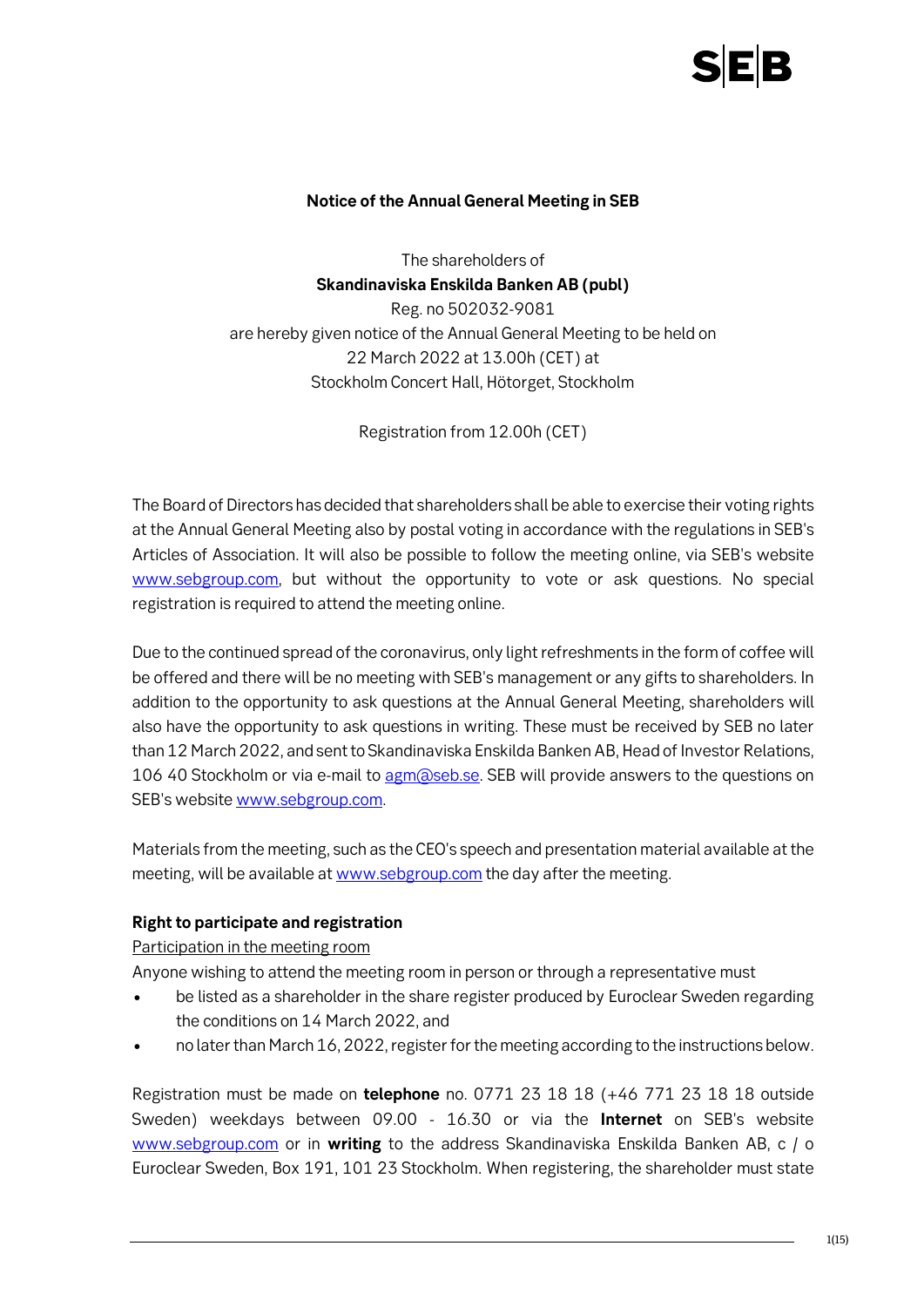

name, address, personal or organization number, telephone number and number of possible assistants (maximum two).

If shareholders are represented by a proxy, a written and dated power of attorney signed by the shareholder must be issued to the proxy. Power of attorney may not be older than 1 year, unless stated longer in the power of attorney (maximum 5 years). Proxy forms are available on SEB's website [www.sebgroup.com.](http://www.sebgroup.com/) If the power of attorney has been issued by a legal entity, a registration certificate or equivalent authorization document must be attached. In order to facilitate registration at the Annual General Meeting, the power of attorney as well as the registration certificate and other authorization documents should be received by SEB at the above address no later than 16 March 2022.

#### Participation by postal vote

Anyone wishing to attend the meeting by postal vote, in person or by proxy, must

- be listed as a shareholder in the share register produced by Euroclear Sweden regarding the conditions on 14 March 2022, and
- register no later than 16 March 2022 by casting their postal vote in accordance with the instructions below so that the postal vote is received by SEB, c / o Euroclear Sweden no later than that day.

A special form must be used for postal voting. The postal voting form is available on SEB's website [www.sebgroup.com.](http://www.sebgroup.com/) To have the postal voting form sent by post, please contact Euroclear Sweden on telephone 0771 23 18 18 (+46 771 23 18 18 outside Sweden). Completed and signed postal voting form can be sent by post to Skandinaviska Enskilda Banken AB, c / o Euroclear Sweden, Box 191, 101 23 Stockholm or by e-mail to GeneralMeetingService@euroclear.com. The completed form must be received by SEB, c / o Euroclear Sweden, no later than 16 March 2022. Shareholders who are natural persons can also cast a postal vote electronically by verifying with BankID via SEB's websit[e www.sebgroup.com](http://www.sebgroup.com/) or via Euroclear Sweden's websit[e https://anmalan.vpc.se/EuroclearProxy.](https://anmalan.vpc.se/EuroclearProxy)

Shareholders may not provide the postal vote with special instructions or conditions. If this happens, the postal vote will be invalid in its entirety. Further instructions and conditions can be found in the postal voting form.

If shareholders vote by post by proxy, a written and dated power of attorney signed by the shareholder must be attached to the postal voting form. Proxy forms are available on SEB's website [www.sebgroup.com.](http://www.sebgroup.com/) If the shareholder is a legal entity, a registration certificate or equivalent authorization document must be attached to the form.

Anyone who wants to attend the meeting room in person or through a representative must report this according to the instructions under the heading Participation in the meeting room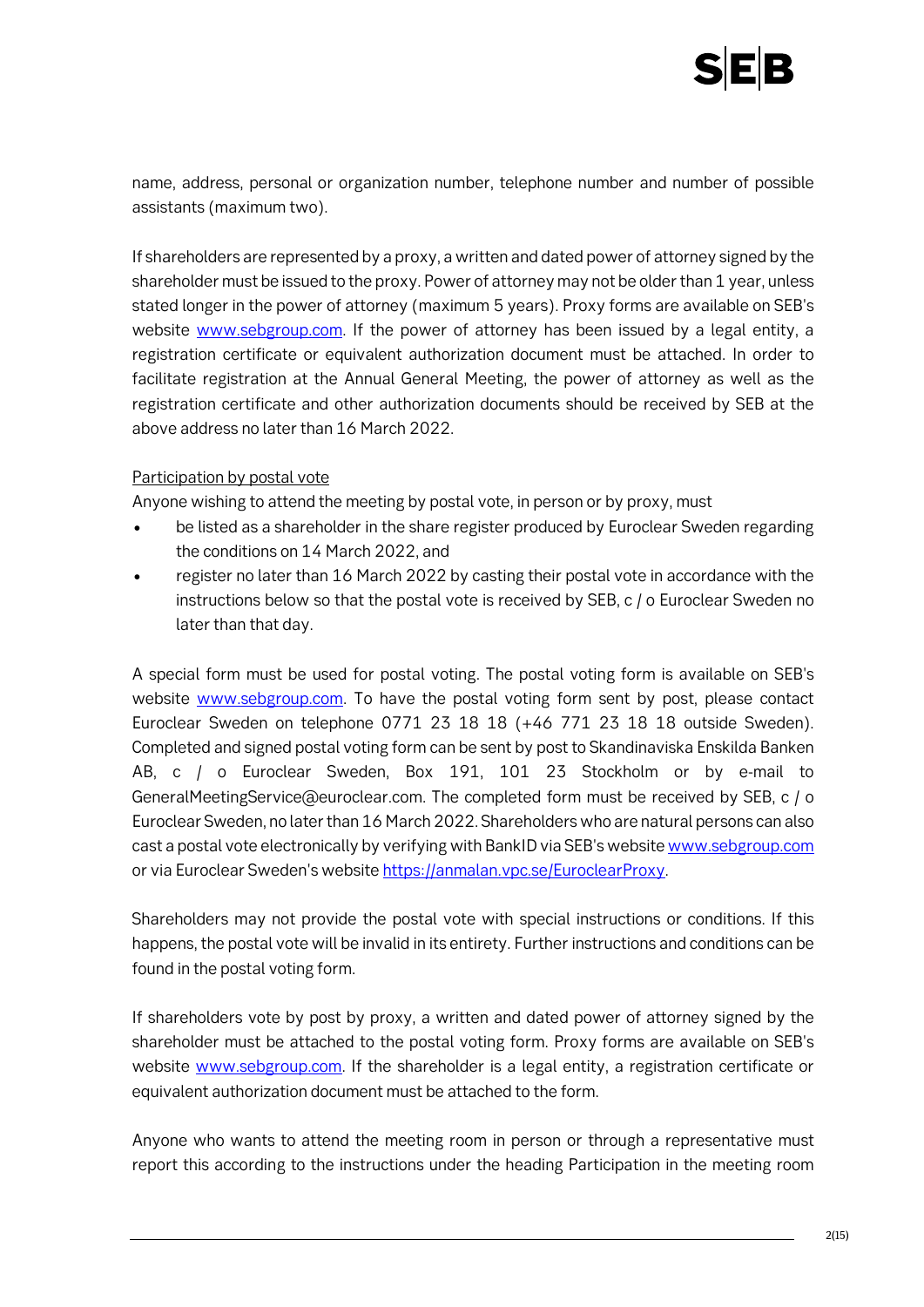

above. This means that a registration by postal vote only is not enough for those who want to attend the meeting room.

#### **Shares registered in the name of a custodian**

In order to be entitled to participate in the meeting, a shareholder who has had his shares registered in the name of a custodian through a bank or through another authorised depositary must, in addition to registering for the meeting, have the shares registered in his own name so that the shareholder will be included in the share register on 14 March 2022. Such reregistration may be temporary (so-called voting rights registration) and is requested from the custodian according to the custodian's routines at such time in advance as the custodian decides. Registration of voting rights made by the custodian no later than March 16, 2022 will be taken into account in the production of the share register. This also applies to shareholders who have their shares in custody in SEB.

#### **Proposed agenda**

- 1. Opening of the meeting
- 2. Election of Chair of the meeting
- 3. Preparation and approval of the voting list
- 4. Approval of the agenda
- 5. Election of two persons to check the minutes of the meeting together with the Chair
- 6. Determination of whether the meeting has been duly convened
- 7. Presentation of the Annual Report and the Auditors' Report, the Consolidated Accounts and the Auditors' Report on the Consolidated Accounts, and the Auditor's opinion on whether the current guidelines for remuneration for senior executives have been followed
- 8. The President and Chief Executive Officer's speech
- 9. Adoption of the Profit and Loss Account and Balance Sheet as well as the Consolidated Profit and Loss Account and Consolidated Balance Sheet
- 10. Allocation of SEB's profit as shown in the Balance Sheet adopted by the meeting and record date
- 11. Discharge from liability of the Directors of the Board of Directors and the President.
- 12. Determination of the number of Directors and Auditors to be elected by the meeting
- 13. Determination of remuneration to the Directors and the Auditor elected by the meeting
- 14. Election of Directors as well as Chair of the Board of Directors
	- a) The Nomination Committee proposes re-election of:
	- 1. Signhild Arnegård Hansen
	- 2. Anne-Catherine Berner
	- 3. Winnie Fok
	- 4. Sven Nyman
	- 5. Lars Ottersgård
	- 6. Jesper Ovesen
	- 7. Helena Saxon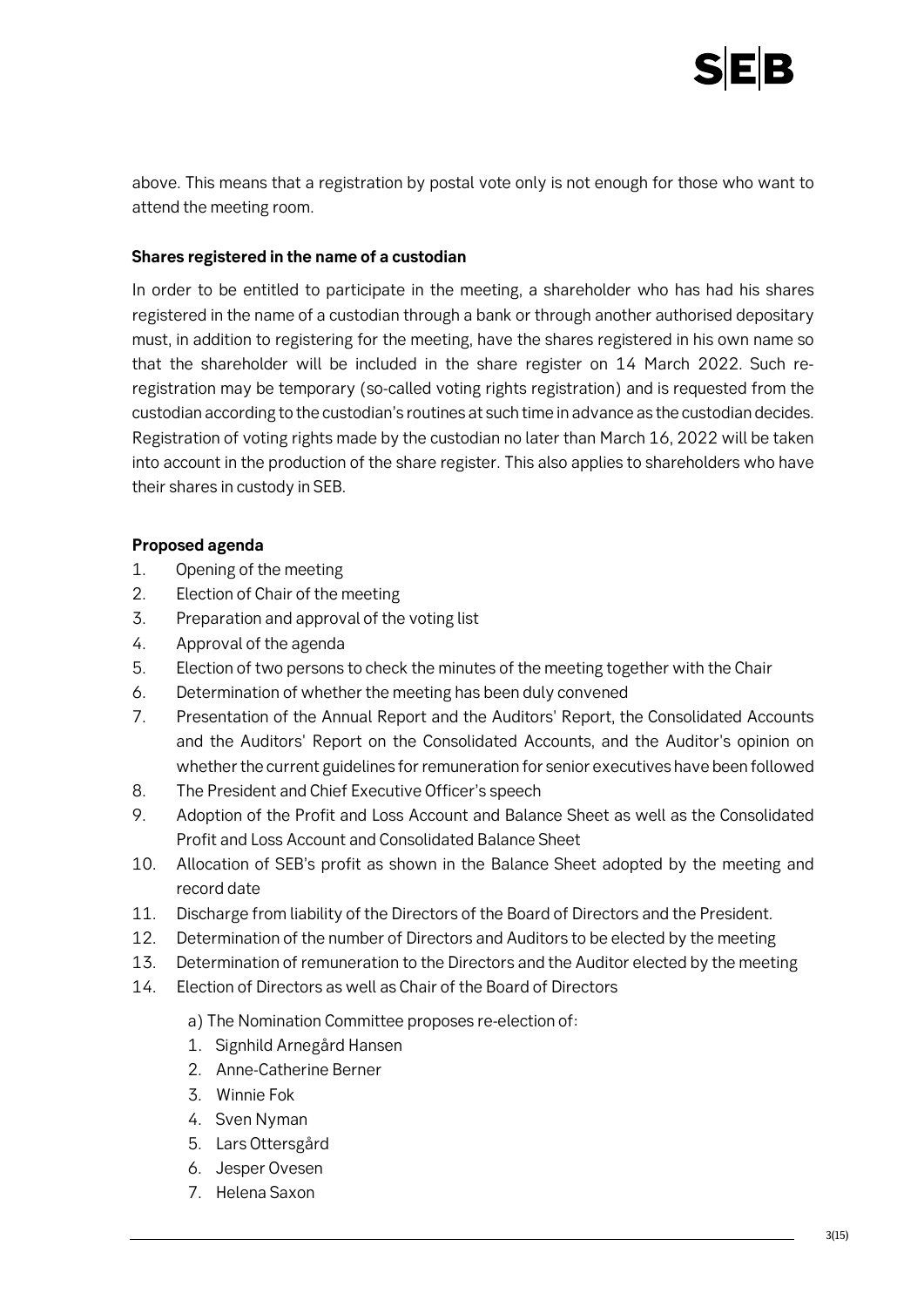# EB

8. Johan Torgeby

9. Marcus Wallenberg,

The Nomination Committee proposes new election of

10. Jacob Aarup-Andersen

all for the period up to and including the Annual General Meeting 2023.

b) The Nomination Committee proposes re-election of Marcus Wallenberg as Chair of the Board.

- 15. Election of Auditor
- 16. The Board of Director's Remuneration Report 2021
- 17. The Board of Director's proposal on Long-term Equity Programmes for 2022:
	- a) SEB All Employee Programme 2022 (AEP) for all employees in most of the countries where SEB operates
	- b) SEB Share Deferral Programme 2022 (SDP) for the Group Executive Committee, certain other senior managers and key employees
	- c) SEB Restricted Share Programme 2022 (RSP) for other than senior managers in certain business units
- 18. The Board of Director's proposal on the acquisition and sale of SEB's own shares:
	- a) acquisition of SEB's own shares in its securities business
	- b) acquisition and sale of SEB's own shares for capital purposes and for long-term equity programmes
	- c) transfer of SEB's own shares to participants in the 2022 long-term equity programmes
- 19. The Board of Director's proposal for decision on authorisation to the Board of Directors to issue convertibles
- 20. The Board of Director's proposal on the appointment of auditors of foundations with linked administration
- 21. Proposal from the Board of Directors on reduction of the share capital with redemption of shares and bonus issue
- 22. Proposal from the shareholder Carl Axel Bruno in relation to Bank-ID
- 23. Proposal from the shareholder Tommy Jonasson regarding the formation of an integration institute with operations in the Öresund region
- 24. Closing of the meeting

# **Nomination Committee**

The Nomination Committee has been composed of Petra Hedengran (Investor), Chair of the Nomination Committee, Magnus Billing (Alecta), Lars Heikensten (Trygg-Stiftelsen), Johan Sidenmark (AMF) and Marcus Wallenberg (Chair of the Board of Directors, SEB).

Jesper Ovesen (Director of the Board, SEB) has been additional member of the Nomination Committee.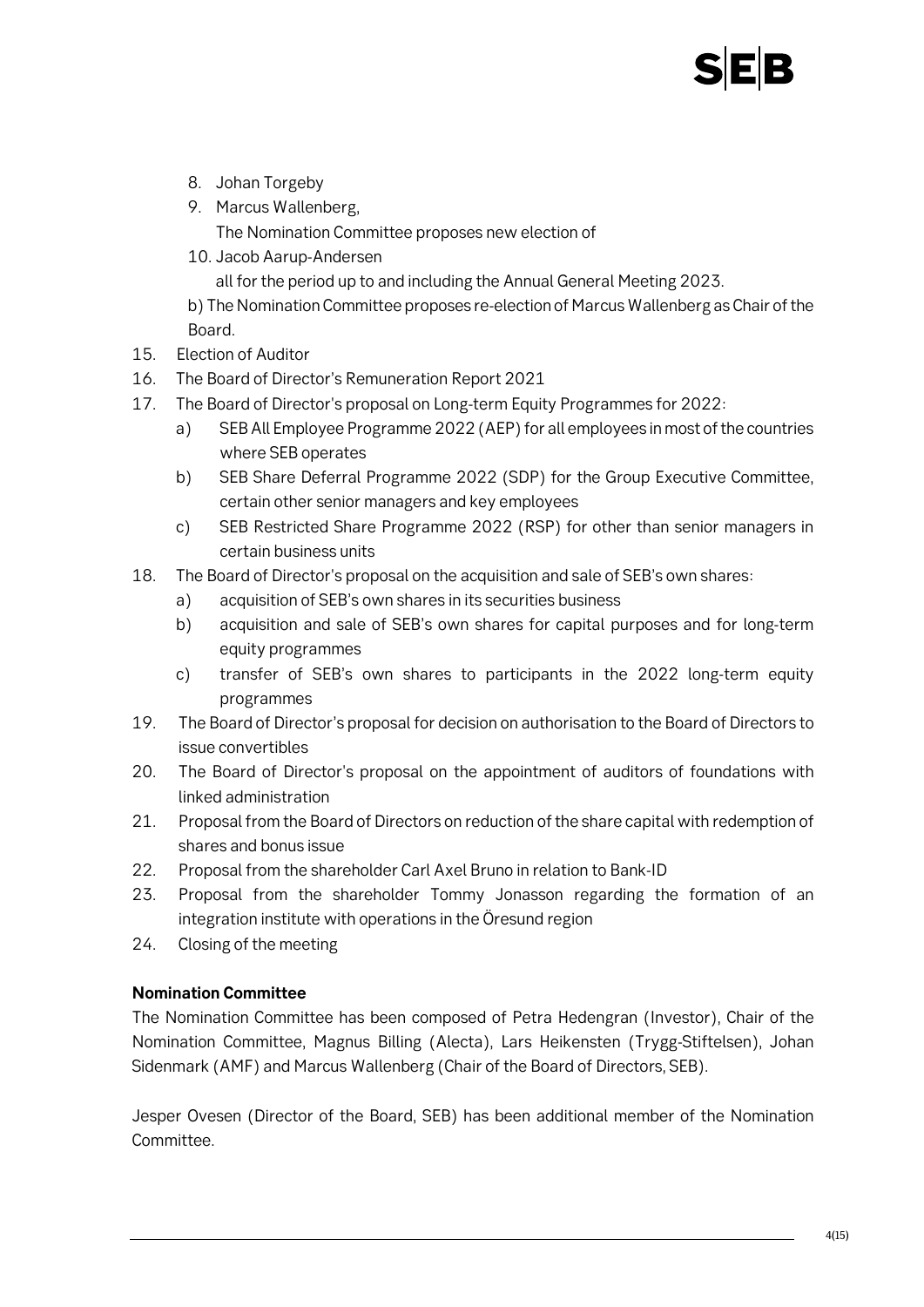

#### **Proposed resolutions etc.**

#### **2. Election of Chair of the meeting**

The Nomination Committee proposes Sven Unger, member of the Swedish Bar Association, as Chair of the meeting.

#### **5. Election of two persons to check the minutes of the meeting together with the Chair**

The Board of Directors proposes Ossian Ekdahl, Första AP-fonden, and Jannis Kitsakis, Fjärde AP-fonden, to check the minutes of the meeting together with the Chair of the meeting.

#### **10. Allocation of SEB's profit as shown in the Balance Sheet adopted by the meeting**

The Board of Directors proposes a dividend of SEK 6.00 per A-share and C-share and 24 March 2022 as record date for the dividend. If the meeting decides according to the proposal the dividend is expected to be distributed by Euroclear Sweden on 29 March 2022.

#### **12. Determination of the number of Directors and Auditors to be elected by the meeting**

The Nomination Committee proposes ten Directors and one Auditor.

# **13. Approval of the remuneration to the Directors elected by the meeting and the Auditor**

The Nomination Committee proposes a fee to Directors elected by the meeting who are not employed in SEB according to the following:

SEK 3,500,000 to the Chair of the Board,

SEK 1,100,000 to each of the Vice Chairmen, and

SEK 850,000 to each of the other Directors.

In addition hereto a fee for Committee work according to the following is proposed: Risk & Capital Committee; Chair SEK 725,000, other member SEK 450,000 Audit & Compliance Committee; Chair SEK 460,000, other member SEK 290,000 and

Remuneration & Human Resources Committee; Chair SEK 400,000 other member SEK 200,000.

Auditor's fee is proposed to be payable according to approved invoice.

#### **14. Election of Directors as well as Chair of the Board of Directors**

- a) The Nomination Committee proposes re-election of:
- 1. Signhild Arnegård Hansen
- 2. Anne-Catherine Berner
- 3. Winnie Fok
- 4. Sven Nyman
- 5. Lars Ottersgård
- 6. Jesper Ovesen
- 7. Helena Saxon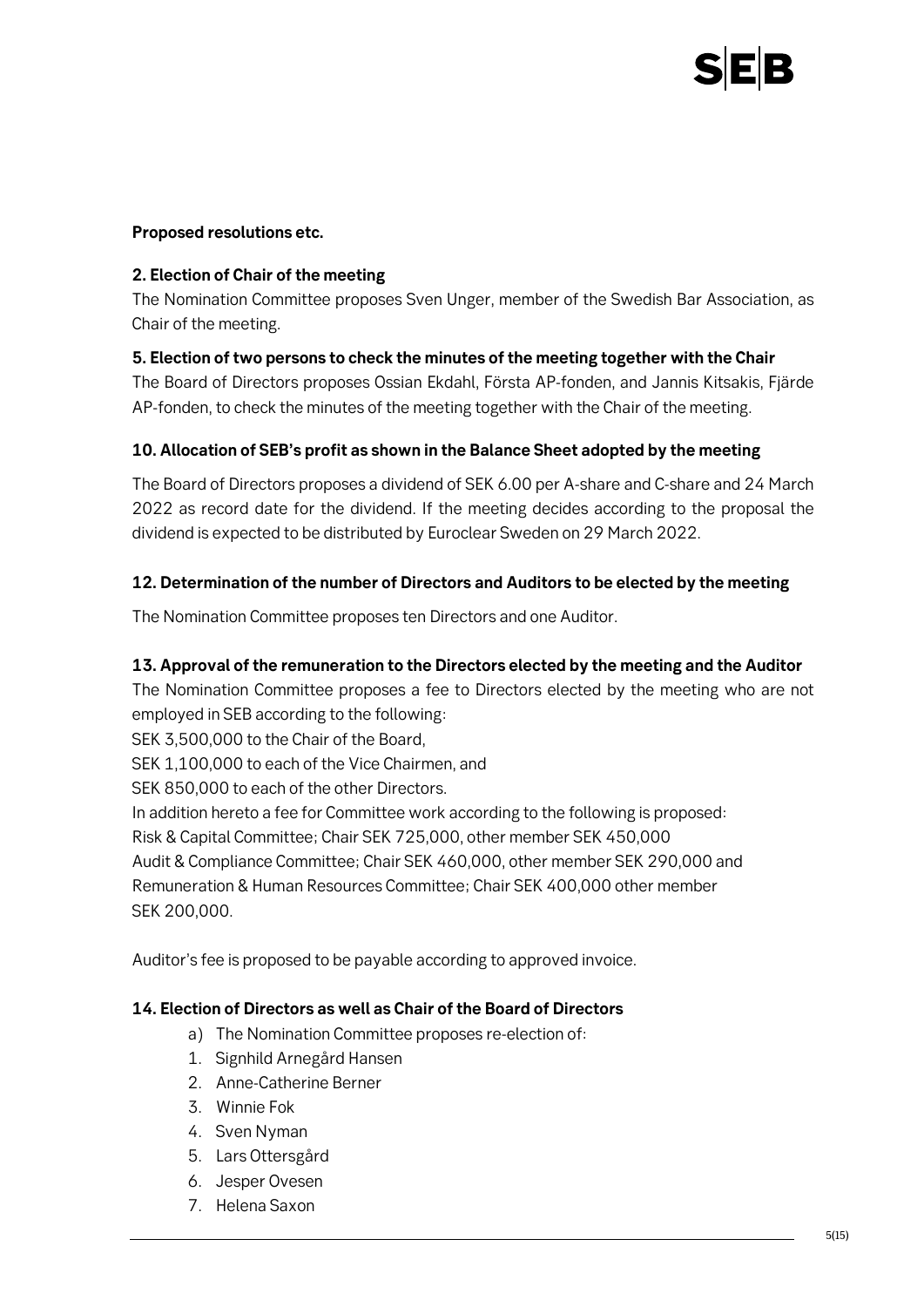- 8. Johan Torgeby
- 9. Marcus Wallenberg The Nomination Committee proposes new election of:
- 10. Jacob Aarup-Andersen all for the period up to and including the Annual General Meeting 2023.
- b) The Nomination Committee proposes re-election of Marcus Wallenberg as Chair of the Board.

# **15. Election of Auditor**

The Nomination Committee proposes election of the registered public accounting firm Ernst & Young AB for the period up to and including the Annual General Meeting 2023. Should Ernst & Young AB be elected, the Authorised Public Accountant Hamish Mabon will be main responsible.

#### **16. The Board of Directors' Remuneration Report 2021**

The Board of Directors proposes no amendments in the Guidelines for salary and other remuneration for the President and other members of the Group Executive Committee ("Guidelines"), adopted by the Annual General Meeting on 29 June 2020.

The Board of Directors' Remuneration Report 2021 provides an outline of how the Guidelines have been implemented in 2021. The Report also provides information on the remuneration of SEB's President and CEO and deputy Presidents and CEOs and a summary of SEB's outstanding Long-term equity programmes in applicable parts for the President and CEO and deputy Presidents and CEOs.

The Report has been prepared in accordance with Chapter 8, Sections 53 a and 53 b of the Swedish Companies Act (2005:551) and the remuneration rules issued by the Swedish Corporate Governance Board.

There have been no deviations from the procedure for the implementation of the Guidelines and no derogations from the application of the Guidelines.

The Remuneration Report 2021 is available on SEB's website [www.sebgroup.com.](http://www.sebgroup.com./)

The Board of Directors proposes that the meeting approve the Remuneration Report.

# **17. The Board of Directors' proposal on Long-term Equity Programmes for 2022**

SEB aims to attract, retain, develop and reward committed and competent employees who contribute to SEB's long-term success. Employee remuneration should encourage high performance, sound and responsible behaviour and risk-taking that is aligned with SEB's values and the level of risk tolerance set by the Board of Directors (Board). It should promote the employees' long-term commitment to create sustainable value for customers and shareholders.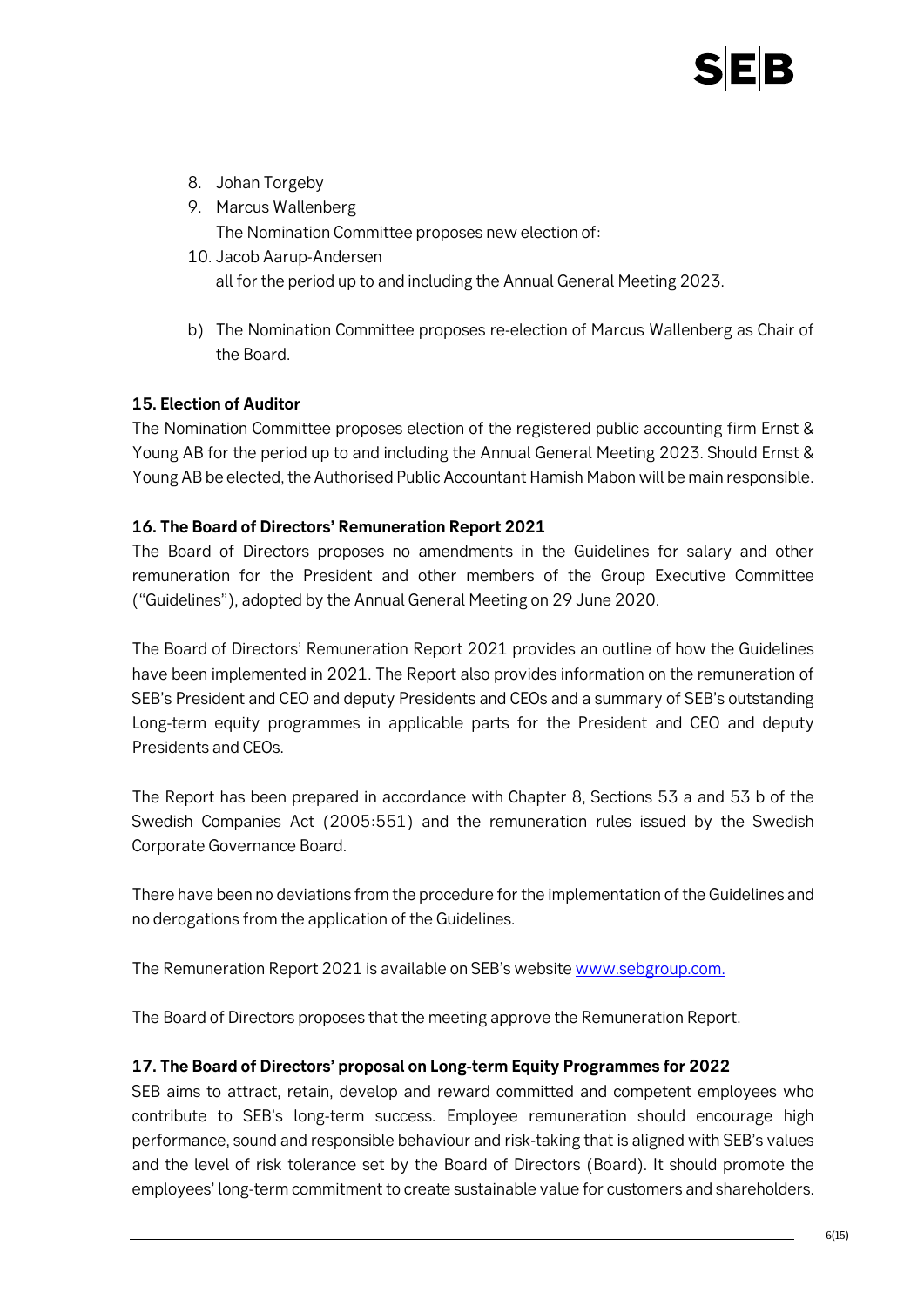

The total remuneration reflects the complexity, responsibility and leadership skills required in each position as well as the performance of the individual employee. Performance is evaluated on a multi-year perspective on the basis of financial and non-financial goals, with SEB's values and three years business plan as a starting point.

Equity-based remuneration is a means to attract and retain staff with key competences in SEB and its subsidiaries. It is also an incentive for the employees to become shareholders of SEB, which builds and strengthens long-term commitment in the interests of the shareholders. Furthermore, regulatory requirements for financial institutions demand that variable remuneration to a large extent is paid out in equity or equity-related instruments.

It is proposed that the meeting resolves on the following three long-term equity programmes for 2022:

- a) SEB All Employee Programme 2022 (AEP) for all employees in most of the countries where SEB operates,
- b) SEB Share Deferral Programme 2022 (SDP) for the Group Executive Committee (GEC), certain other senior managers and key employees, and
- c) SEB Restricted Share Programme 2022 (RSP) for some employees in certain business units.

The proposed programmes allow for risk adjustment for current as well as future risks. The final outcome may therefore be cancelled partly or entirely in accordance with regulations, among other things taking SEB's result and capital and liquidity required in the business into account.

#### a) SEB All Employee Programme 2022 (AEP)

SEB All Employee Programme 2022 (AEP) is a programme for all employees in most of the countries where SEB operates. 50 per cent of the outcome is paid in cash and 50 per cent is deferred for three years and paid in SEB A-shares in Sweden and in SEB A-shares or cash adjusted for the SEB A-share's Total Shareholder Return (TSR) outside of Sweden. The AEP normally requires, with certain exemptions such as retirement, redundancy, disability and orderly transition, the employee to be employed during three years from allotment to be eligible for payment. The individual maximum allotment is capped in Sweden at SEK 75,000 and the outcome is based on the development of pre-determined long-term group targets, the financial targets (i) Return on Equity and (ii) cost development, and the non-financial targets (iii) customer satisfaction, and (iv) the fulfilment of selected targets in the current business plan. On individual level the allocation is also dependent on the employee fulfilling his/her obligations towards SEB. Outcome is subject to a proposal at the Annual General Meeting 2023 on dividend distribution to the shareholders. The Board of Directors may nevertheless decide to allocate an outcome even if no proposal for a dividend is made, provided the reason for not proposing dividend follows from e.g. temporary regulations or recommendations from authorities limiting dividends. Should the total outcome under the AEP be below approximately 30 per cent of the maximum outcome, the total outcome may be paid in cash without deferral.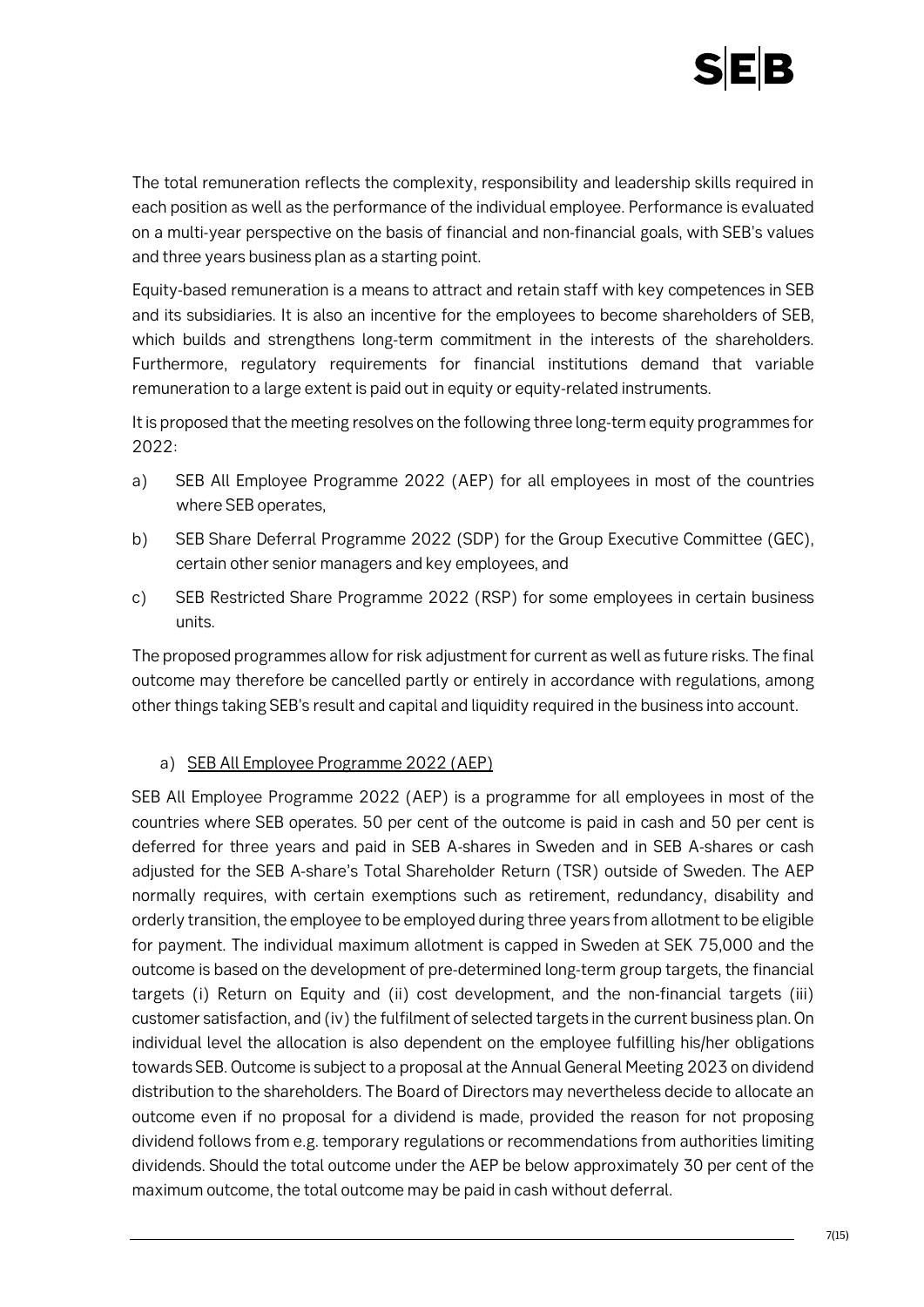# **JEB**

# b) SEB Share Deferral Programme 2022 (SDP)

SEB Share Deferral Programme 2022 (SDP) is a programme for GEC, certain other senior managers and key employees, maximum 1,000 participants in total. The participants are granted an individual number of conditional share rights based on the fulfilment of predetermined Group, business unit and individual targets outlined in SEB's business plan. The targets are set on an annual basis as a mix of the financial target Return on Equity/Return on Business Equity, cost development as well as on e.g. customer satisfaction and parameters such as compliance, employee engagement, SEB's corporate sustainability development and risk management. The targets are evaluated from a multi-year perspective including both absolute and relative performance, as applicable, and taking SEB's three year business plan into account. For GEC the initial allotment may not exceed 100 per cent of the base pay.

For GEC and other senior managers, ownership of 50 per cent of the share rights is transferred to the participant after a qualification period of three years, 50 per cent after a qualification period of five years. For other participants, ownership of 100 per cent of the share rights is transferred after three years, unless they are deemed as so-called Identified staff, then 50 per cent of the ownership is transferred after four years. After each respective qualification period there is an additional holding period of one year after which the share rights can be exercised during a period of three years. In order to facilitate share ownership and strengthening the shareholder alignment, in addition to the above mentioned exercise period, the exercise period for GEC members is extended during the period that they are members of GEC. Each share right carries the right to receive one Class A-share in SEB.

For participants in countries mainly outside of SEB's European locations, the outcome may be deferred and paid in cash adjusted for the SEB A-shares' Total Shareholder Return, excluding the dividend distribution. 50 per cent of the final outcome is paid out after four years and 50 per cent after six years for senior managers. For other participants in these countries 100 per cent of the deferred amount is paid out after four or five years, unless they are deemed so-called Identified staff, then 50 per cent of the ownership is transferred after four years and 50 per cent after five years.

The SDP normally requires, with certain exemptions such as retirement, redundancy, disability and orderly transition, the employee to be employed during three years from allotment to be eligible for payment. A further requirement for GEC and other senior managers is that they hold shares in SEB equal to a pre-determined amount, for GEC equivalent to one year salary net of taxes, acquired no later than during the initial three year vesting period. If these requirements are not fulfilled, the share rights may be forfeited.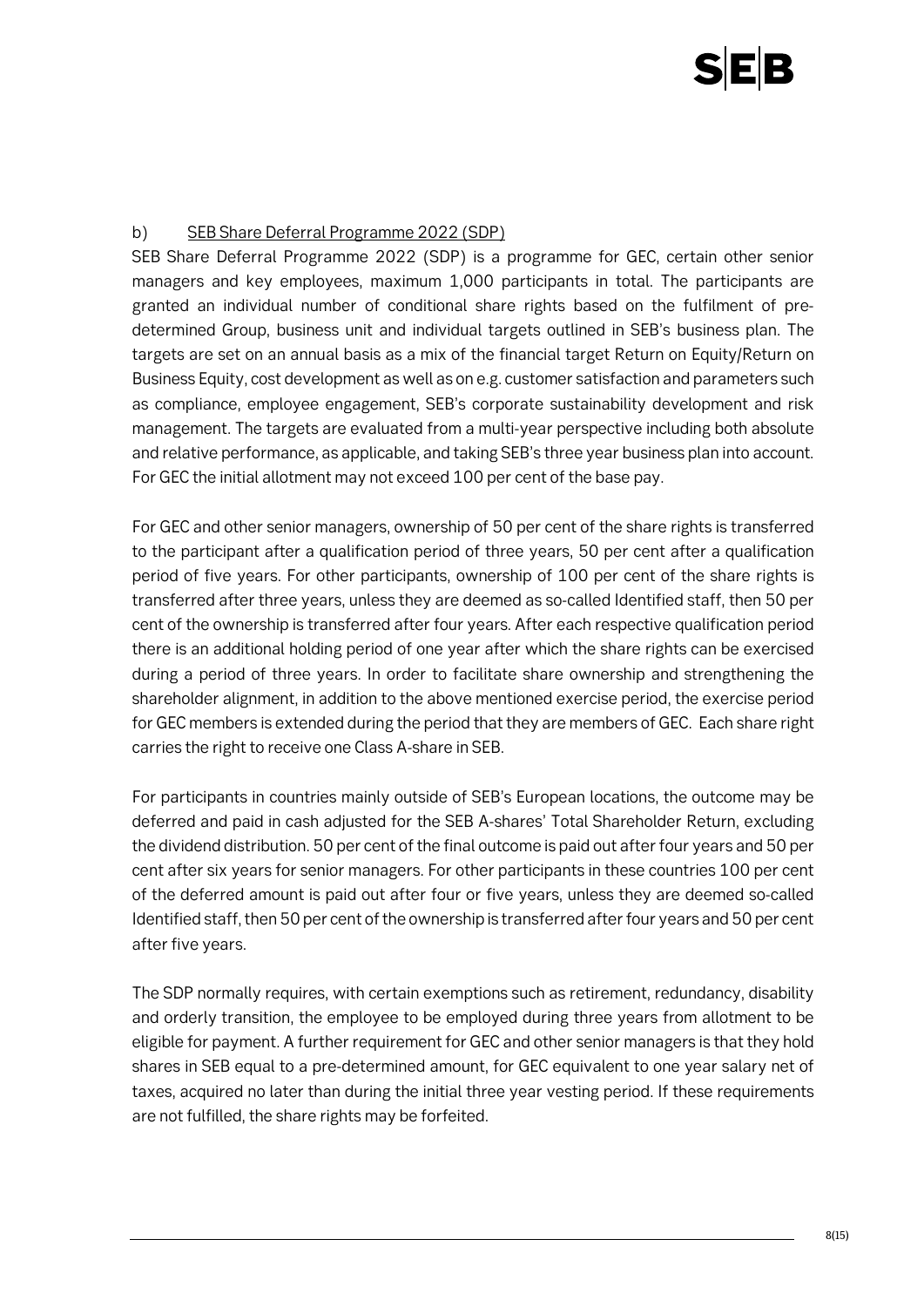

# c) SEB Restricted Share Programme 2022 (RSP)

SEB Restricted Share Programme 2022 (RSP) is a programme for selected employees on the level below senior executives within certain business units of SEB, maximum 1,000 participants in total. The participants are granted an individual number of share rights based on the fulfilment of pre-determined group, business unit and individual targets as outlined in SEB's business plan. The targets are set on an annual basis as a mix of financial targets and non-financial targets. The targets are evaluated from a multi-year perspective including both absolute and relative performance, as applicable, and taking SEB's three year business plan into account.

The ownership of the share rights is transferred to the participants during a three or four year period in either three (starting 2023) or five (starting 2022) annual instalments. The share rights are subject to restrictions in terms of e.g. certain regulatory forfeiture and employment requirements during the period between the initial allotment and the transfer of the ownership.

After the transfer of the ownership there is an additional holding period of one year after which the share rights can be converted to shares and transferred to the participant. Each share right carries the right to receive one Class A-share in SEB.

For participants in countries mainly outside SEB's European locations the outcome may be deferred and paid in cash adjusted for the SEB A-shares' Total Shareholder Return, excluding the dividend distribution. The deferred amount is paid out after each respective holding period.

# Allotment and costs under the programmes

The *maximum*number of shares that can be transferred under the programmes is 10million. The calculated expected outcome is approximately 6.5 million shares. The maximum number of shares under the programmes equals approximately 0.46 per cent including and 0.25 per cent excluding the SEB All Employee Programme (expected outcome equals approximately 0.29 per cent including and 0.22 per cent excluding the SEB All Employee Programme) of the total number of shares in SEB.

The *maximum* annual charge for the deferred part, i.e. shares and cash adjusted for TSR, of the AEP that may affect the profit and loss account is SEK 150m, out of which SEK 31m is related to social charges. The annual charge to the profit and loss account for the *expected* calculated outcome under the programme is estimated to SEK 65m, out of which SEK 13m is related to social charges. The expected aggregated charges during the total programme period in the profit and loss account are SEK 260m.

The *maximum* annual charge for the SDP that may affect the profit and loss account is SEK 165m, out of which SEK 38m is related to social charges. The annual charge to the profit and loss account for the *expected* calculated outcome under the programme is estimated to SEK 140m, out of which SEK 32m is related to social charges. The expected aggregated charge during the total programme period in the profit and loss account is SEK 560m.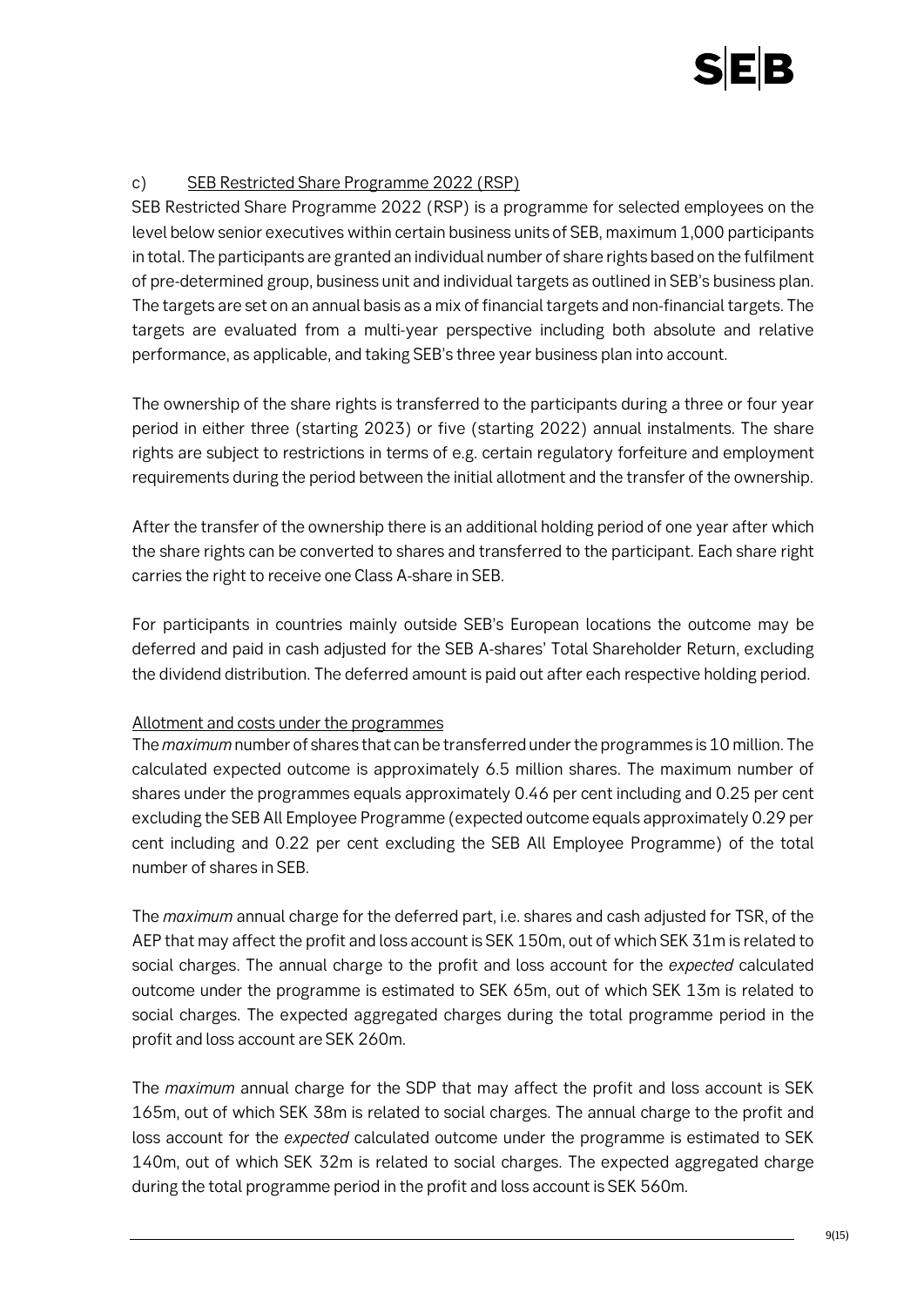

Based on the structure of the RSP, where part of the ownership is transferred immediately and part is distributed pro-rata, the annual charge will differ each year during the programme length. The *maximum* annual charge for the RSP that may affect the profit and loss account is SEK 125m the first year and SEK 13m the last year, out of which SEK 30m and SEK 3m respectively is related to social charges. The annual charge to the profit and loss account for the *expected* calculated outcome under the programme is estimated to SEK 125m and SEK 13m respectively, out of which SEK 30m and SEK 3m respectively is related to social charges. The expected aggregated charge during the total programme period in the profit and loss account is SEK 236m.

The maximum calculated annual charge is based on the assumptions that the price of the SEB Class A-share is SEK 125 and that no participant is leaving SEB during the employment requirement period. Furthermore, it should be noted that should the SEB share price increase from the assumed SEK 125 the increase in maximum calculated annual charge will be approximately SEK 2,5m for every SEK in increase. The part of the programmes that will be settled in cash will create a higher volatility in the Income statement since the change in the share price is reported when it occurs.

The expected average annual charge in the profit and loss account for the three programmes is equivalent to approximately 1.7 per cent of the total annual staff costs in the SEB Group.

# **18. The Board of Directors' proposals on the acquisition and sale of SEB's own shares**

The Board of Directors proposes that the meeting decides as follows:

#### a) Acquisition of SEB's own shares in its securities business

Pursuant to statutory law, trading in own shares in SEB's securities business is subject to the General Meeting's resolution. The Board of Directors therefore proposes that the meeting resolves that SEB shall be allowed to purchase Class A-shares and/or Class C-shares in SEB in its securities business on a regular basis during the time up to and including the 2023 Annual General Meeting in accordance with Chapter 7, Section 6 of the Securities Markets Act (lagen (2007:528) om värdepappersmarknaden) up to a number not exceeding 1.0 per cent of the total number of shares issued at each time in SEB. The price of the shares purchased shall be the market price prevailing at the time of acquisition.

b) Acquisition and sale of SEB's own shares for capital purposes and for long-term equity programmes

The Board of Directors proposes that the meeting resolves to authorise the Board of Directors to decide on the acquisition and sale of SEB's own Class A-shares and/or Class C-shares for capital purposes and for the year 2022 and previous years' long-term equity programmes mainly as follows.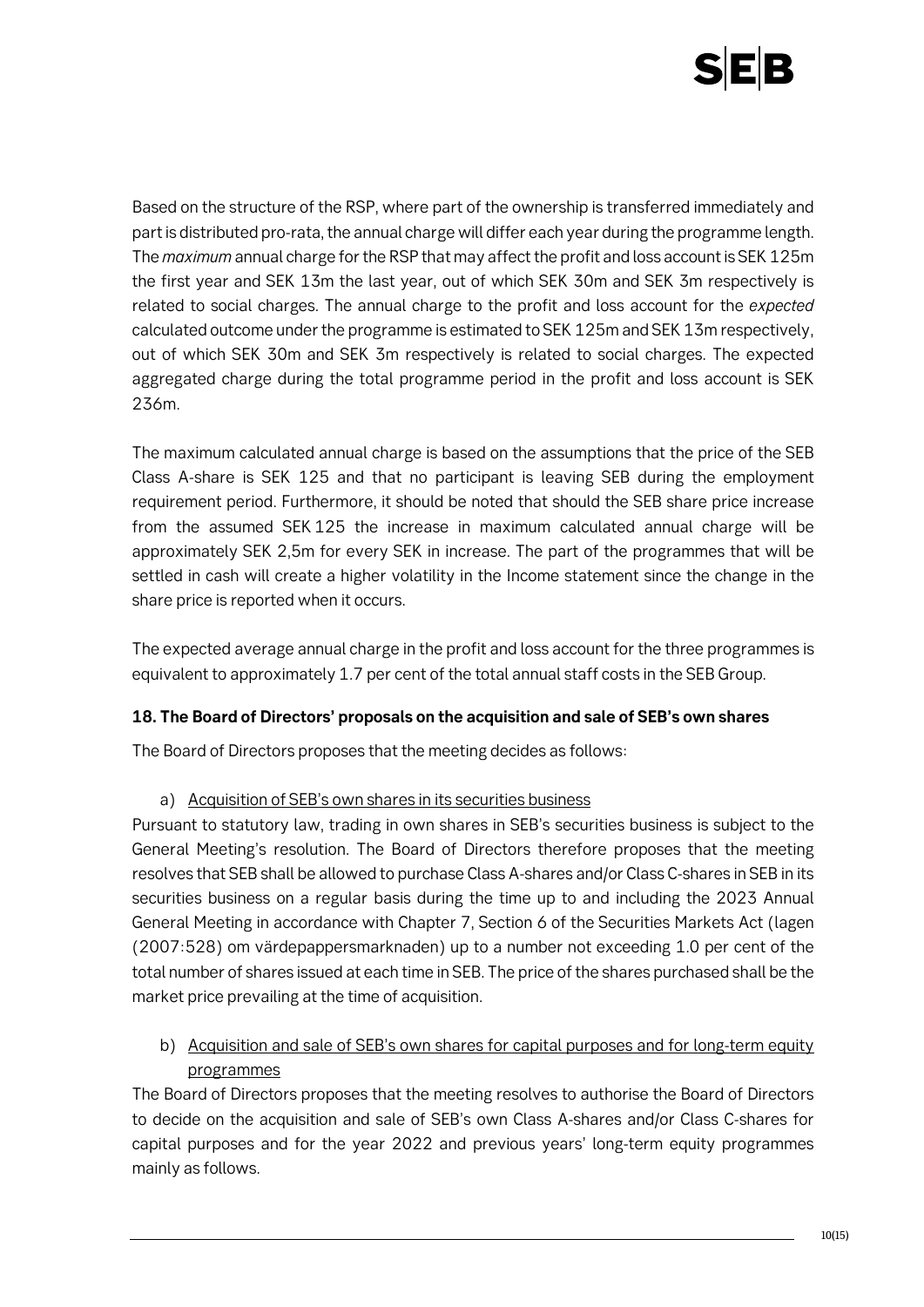

Acquisition of shares shall exclusively take place on Nasdaq Stockholm at a price within the price interval at any time recorded, and this shall refer to the interval between the highest buying price and the lowest selling price. Sale of shares may be made on Nasdaq Stockholm or outside Nasdaq Stockholm, with or without deviation from the shareholders preferential rights and with or without stipulations on contribution in kind or right of offset. The shares may be used as consideration for acquisitions of companies or businesses or in order to finance acquisitions of companies or businesses. The authorisation may be utilised on one or more occasions, however not longer than until the 2023 Annual General Meeting. SEB may purchase at the most so many shares that SEB's total holding of own shares not exceeds 10 per cent of the total number of shares in SEB.

c) Transfer of SEB's own shares to participants in the 2022 long-term equity programmes The Board of Directors proposes that the meeting resolves that a maximum of 10 million of the acquired Class A-shares in SEB may be sold/transferred as follows.

- 1. Participants, in the year 2022 long-term equity programmes who are entitled to acquire/receive shares, shall have a preferential right to acquire/receive the shares, to a number that follows from the terms and conditions of the programmes. Subsidiaries within the SEB Group shall furthermore be entitled to acquire the shares for nil consideration, where such subsidiary shall within the scope of the terms and conditions of the programmes be obliged immediately to transfer the shares to the participants.
- 2. The right to acquire/receive shares may be exercised in the period when the participants are entitled to acquire/receive shares under the programmes.

# **19. The Board of Directors' proposal for decision on authorisation to the Board of Directors to issue convertibles with conversion into A-shares**

The Board of Directors proposes that the meeting authorises the Board of Directors to resolve on the issuance of convertibles as set out below:

- 1.The authorisation may be utilised on one or several occasions prior to the Annual General Meeting in 2023.
- 2. The issuance of the convertibles shall be made with deviation from the shareholders' preemption rights; see also 5 below.
- 3. The convertibles shall mandatorily convert into Class A shares under the conditions stated in the terms and conditions of the convertibles, but not be convertible at the option of the holders.
- 4. Loan amounts and conditions for conversion shall be set so that the total number of shares which may be issued upon conversion of convertibles, by virtue of this authorisation, may not exceed ten (10) per cent of the total number of shares in SEB at the time of issuance of the convertibles.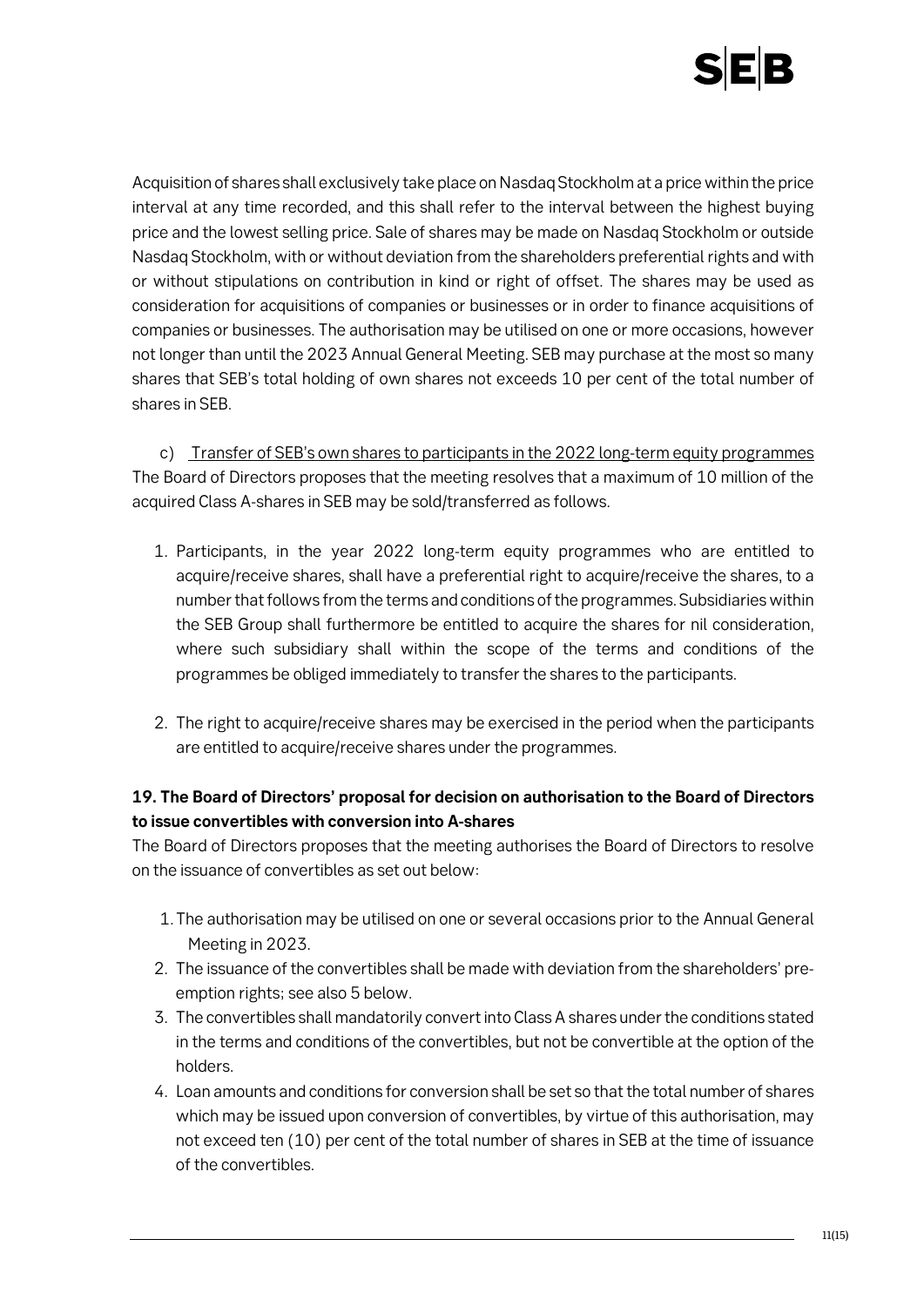

5. The Board of Directors shall resolve on all other terms and conditions for issuance according to this authorisation. The terms and conditions of the convertibles will include a provision according to which the shares issued upon conversion shall be offered for sale with preferential rights for the shareholders to buy such shares at a price corresponding to the conversion price.

The President shall be authorised to make such minor adjustments to this decision that may be necessary in connection with the registration of the authorisation.

The purpose of the authorisation is to create flexibility for the Board, if and when deemed necessary, to resolve on the issuance of subordinated convertible loans that qualifies as Additional Tier 1 capital, and in order to be able to optimize SEB's capital base. The convertible loans would be mandatorily converted to shares under certain pre-determined conditions in a potential future financially distressed situation for SEB.

In addition to share capital, certain types of subordinated debt instrument may be included in the capital base. Such instruments need to be able to absorb losses in a going-concern situation. A subordinated debt instrument must, in order to be eligible for inclusion as Additional Tier 1 capital in the capital base, contain conditions to the effect either that the instrument shall be converted into shares or written down if SEB's Common Equity Tier 1 ratio falls below a certain level. For reasons relating to Profit & Loss volatility, tax and general costs, the most efficient alternative is to issue an Additional Tier 1 capital instrument that converts into shares. An issue of such a convertible instrument can only be made in accordance with the rules of the Swedish Companies Act on issuance of convertibles. A flexible capital management and optimisation is helped if SEB has the possibility to issue convertible subordinated debt and if the Board of Directors has been given a mandate to decide on issuance of Additional Tier 1 instruments with conversion into shares.

Addition Tier 1 instruments with a mandatory conversion are likely to meet investor interest mainly from international institutional investors. It is therefore proposed that the Board of Directors should be allowed to deviate from the shareholders' preferential right in conjunction with such an issue.

# **20. The Board of Directors' proposal on the appointment of auditors of foundations with linked administration**

The Board of Directors proposes that Karin Westerlund, Mazars AB, is appointed auditor in the foundation Stiftelsen Anna och Edwin Bergers fond.

# **21. The Board of Directors' proposal on reduction of the share capital with redemption of shares and bonus issue**

The Board of Directors proposes that the meeting decides on reduction of the share capital with redemption of shares and bonus issue as follows: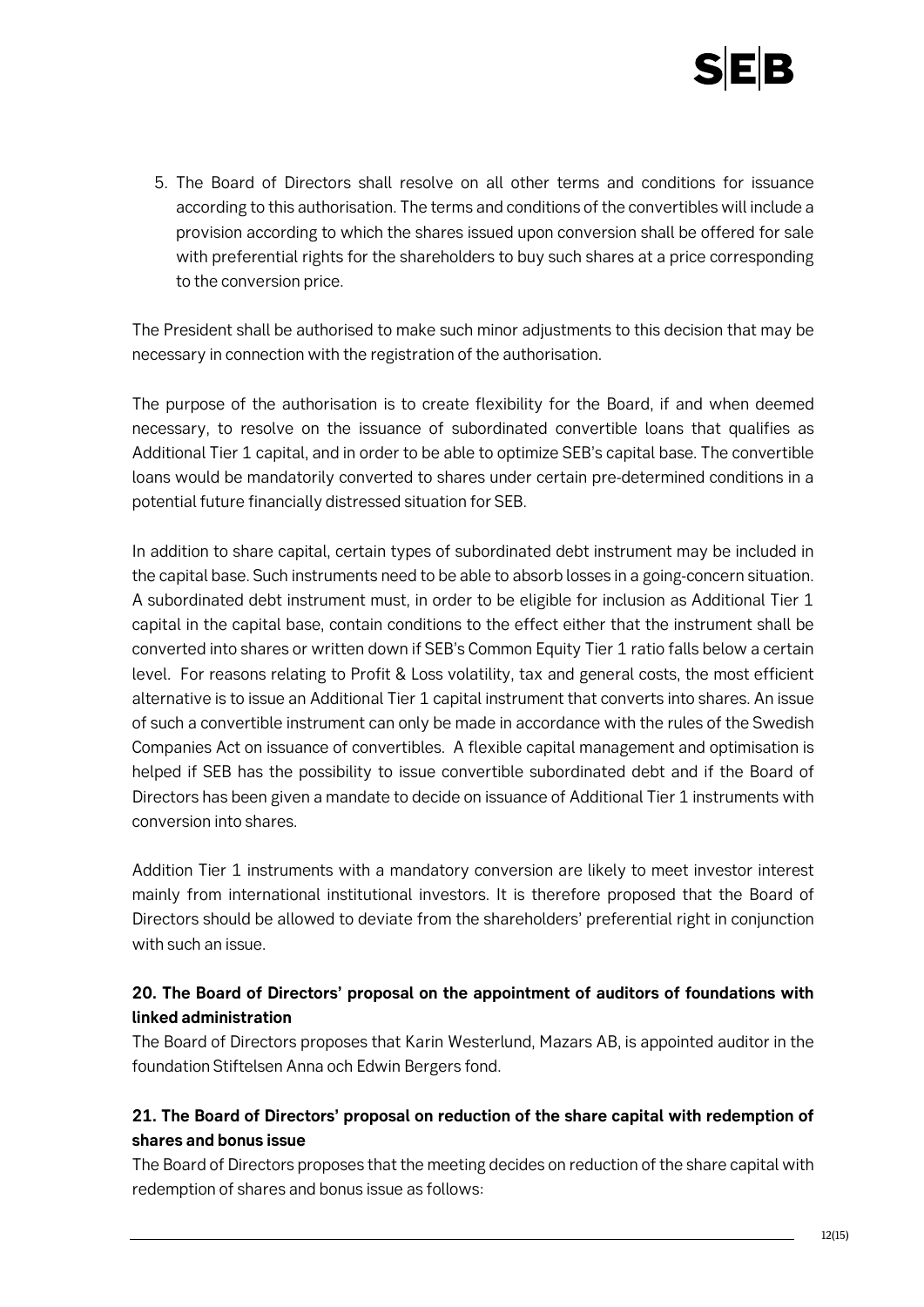

#### a) Resolution on reduction of the share capital with redemption of shares

The Board of Directors proposes that the meeting decides on reduction of the share capital with redemption of shares on the following conditions.

The share capital is to be reduced by SEK 154,498,680. The reduction of the share capital is to be effected with redemption of 15,449,868 class A shares that are held in treasury by SEB.

The purpose of the reduction is allocation to unrestricted equity.

SEB may implement the resolution to reduce the share capital without permission from a court of general jurisdiction since SEB simultaneously carries out a bonus issue that increases SEB's restricted equity and share capital by SEK 154,498,680 (see item 21 b) of the proposed agenda). Combined, the resolution under this item 21 and the bonus issue under item 21 b), entail that neither SEB's restricted equity nor its share capital is reduced.

# b) Resolution on bonus issue

The Board of Directors proposes that the meeting decides on bonus issue on the following conditions.

The share capital is to be increased by SEK 154,498,680. No new shares are to be issued in connection with the increase of the share capital. The amount by which the share capital is to be increased shall be transferred to the share capital from SEB's unrestricted equity.

The purpose of the bonus issue is to restore SEB's restricted equity and share capital after the reduction of the share capital proposed under item 21 a) of the agenda.

# Conditions, etc.

The Board of Directors proposes that the Annual General Meeting resolves on the proposals under items 21 a)–21 b) as one joint resolution and that the resolution is conditional upon that the Swedish Financial Supervisory Authority approves that the reduction of the share capital is carried out without court permission.

Pursuant to the Swedish Banking Act (SFS 2004:297), the Swedish Financial Supervisory Authority may grant such an approval since SEB also carries out the bonus issue, which entail that neither SEB's restricted equity nor its share capital is reduced.

# Authorisation

The Board of Directors proposes that the Annual General Meeting authorises the Board of Directors to make such minor adjustments to the resolution that may be necessary in connection with the registration of the reduction of the share capital with redemption of shares and the bonus issue with the Swedish Companies Registration Office, the Swedish Financial Supervisory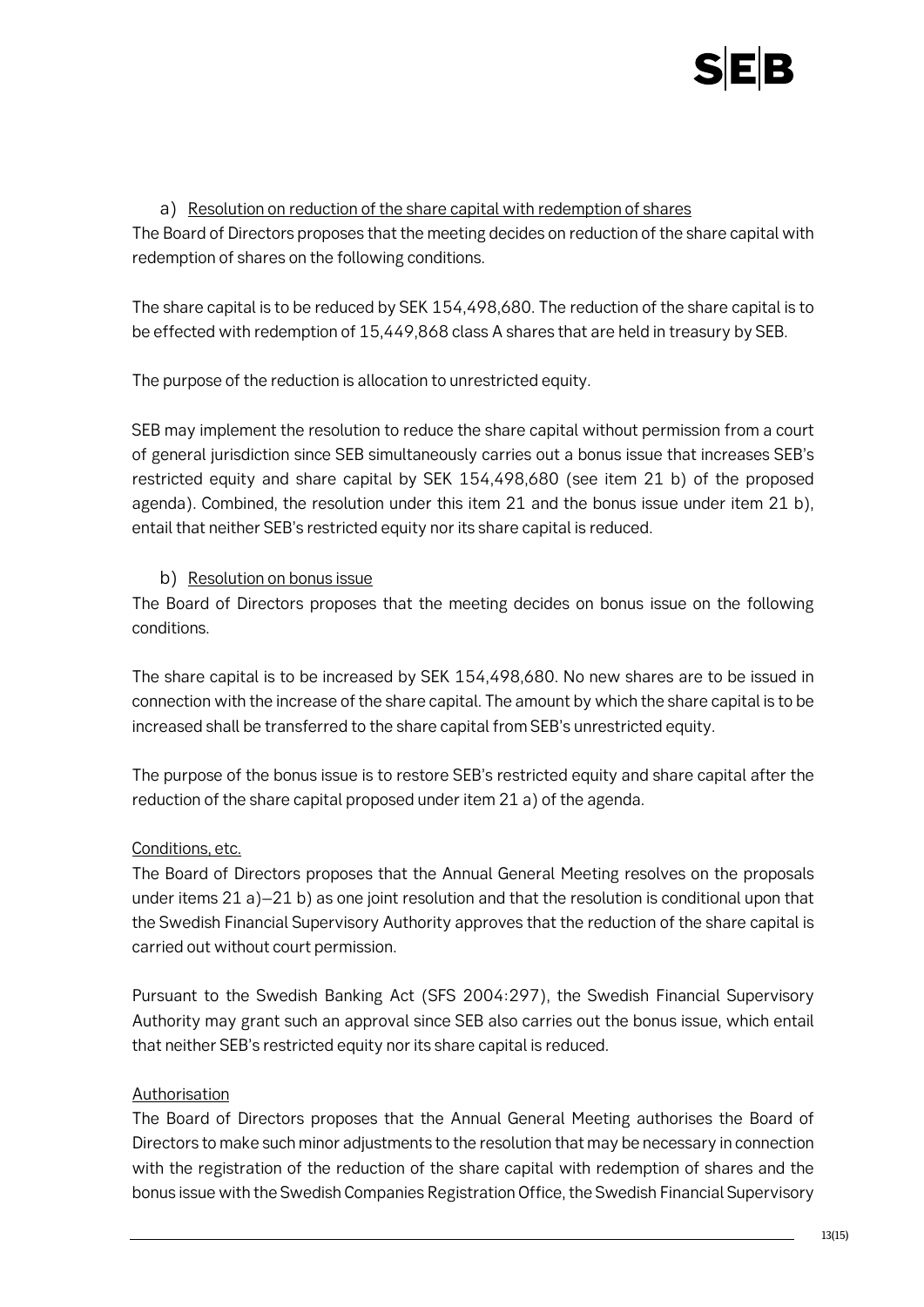Authority or Euroclear Sweden and to take such other measures that are required to execute the resolution.

# **22. Proposal from the shareholder Carl Axel Bruno in relation to Bank-ID**

The shareholder Carl Axel Bruno proposes "*that the Annual General Meeting resolves that the company changes the mainframe software, so that only the Bank has the opportunity to start a second process as long as the Bank does not know who is starting a second process*."

# **23. Proposal from the shareholder Tommy Jonasson regarding the formation of an integration institute with operations in the Öresund region**

The shareholder Tommy Jonasson proposes "that the Annual General Meeting resolves to instruct the Board of Directors to participate in the formation of an integration institute with operations in the Öresund region (Landskrona - Copenhagen) and to set aside SEK 10,000,000 (ten million) of the profit for the year."

# **Majority rules**

There are requirements for resolutions to be passed in accordance with the Board of Directors' proposals under items 18 a) and b), 19 and 21 a) and b) that the resolutions of the meeting are supported by shareholders representing at least 2/3 both of the votes cast and of the shares represented at the meeting. There is a requirement for a resolution to be passed in accordance with the Board of Directors' proposal under item 18 c) that the resolution of the meeting is supported by shareholders representing at least 9/10 both of the votes cast and of the shares represented at the meeting.

# **Complete proposals etc.**

- The Nomination Committee's complete proposed resolutions and motivated account,
- The Board of Directors 'complete proposed resolutions and Remuneration report,
- The Annual Report, the Auditors' Report, the Consolidated Accounts and the Auditors' Report on the Consolidated Accounts,
- The Auditors' Report according to Chapter 8, Section 54 in the Companies Act,
- The Auditor's statement pursuant to Chapter 20, Section 14 of the Swedish Companies Act, and
- Letters from the proposers Carl Axel Bruno and Tommy Jonasson

are available at SEB's SEB's website [www.sebgroup.com](http://www.sebgroup.com/) and at SEB's head office at Kungsträdgårdsgatan 8 in Stockholm. Copies of the documents are sent to the shareholders who request it and state their address.

The Annual Report and the Auditor's Report are available on SEB's websit[e www.sebgroup.com](http://www.sebgroup.com/) and at SEB's head office, Kungsträdgårdsgatan 8 in Stockholm from 1 March 2022.